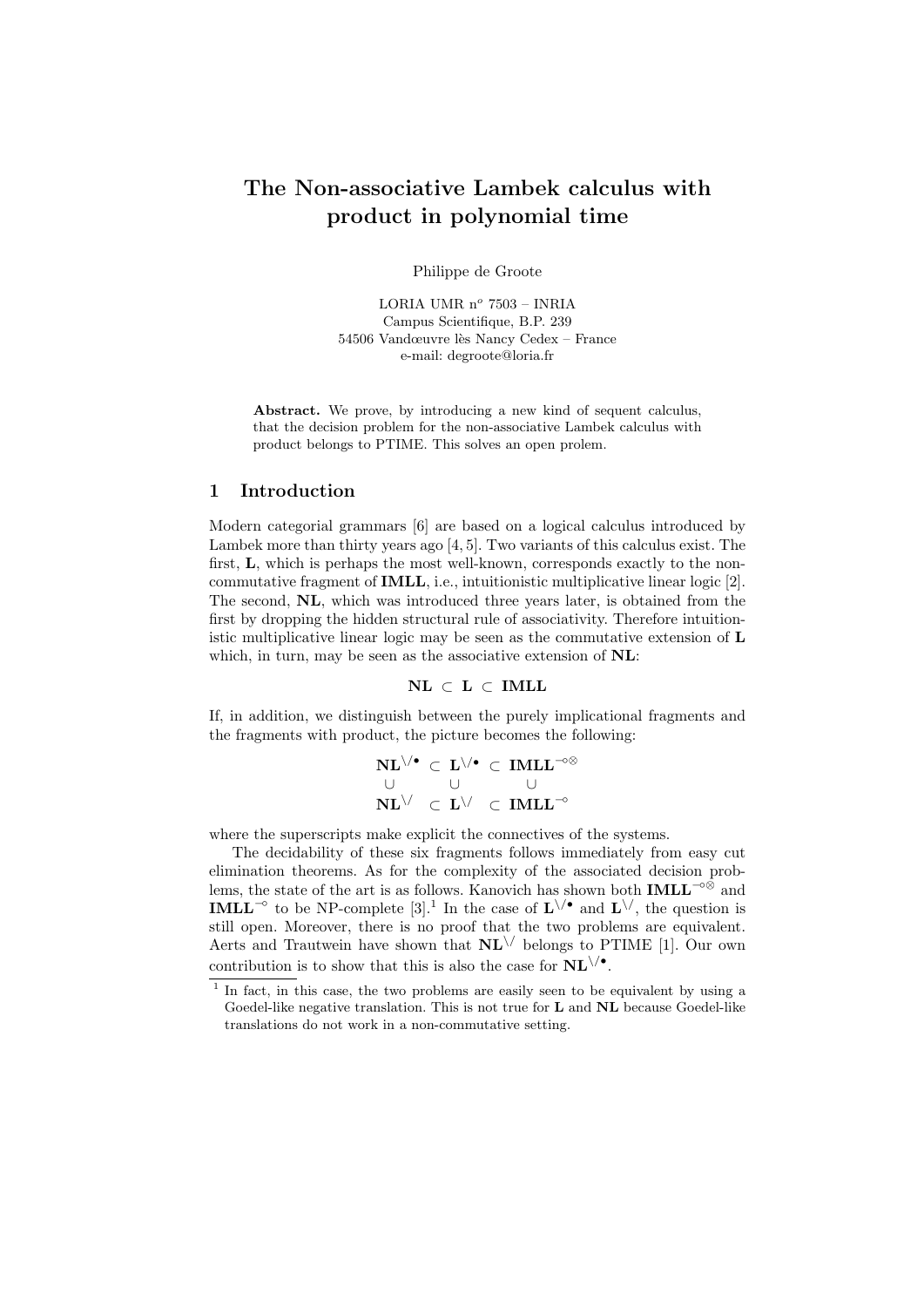#### 2 The non-associative Lambek calculus

The formulas of the non-associative Lambek calculus with product  $\mathbf{JNL}_{\setminus\bullet}$ , are built from a set of atomic formulas  $A$  and the connectives  $\backslash$ ,  $\land$ , and  $\bullet$  according to the following grammar:

$$
\mathcal{F} \ ::= \ \mathcal{A} \ \mid \ (\mathcal{F} \setminus \mathcal{F}) \ \mid \ (\mathcal{F} / \mathcal{F}) \ \mid \ (\mathcal{F} \bullet \mathcal{F})
$$

The consequence relation of  $\mathbf{NL}^{\setminus\prime\bullet}$  may be specified by a Gentzen-like sequent calculus. The sequents have the form  $\Gamma$   $\vdash$  A where  $\Gamma$  is a non-empty binary tree of formulas, i.e., a fully bracketed structure. We take for granted the notion of context, i.e., a binary tree with a hole. If  $\Gamma[\ ]$  is such a context,  $\Gamma[A]$ denotes the binary tree obtained by filling the hole in  $\Gamma[\ ]$  with the formula A.

$$
A \vdash A \quad (\mathrm{Id})
$$

$$
\frac{\Gamma \vdash A \ \Delta[B] \vdash C}{\Delta[(\Gamma, (A \setminus B))] \vdash C} \quad (\setminus \text{-L}) \qquad \frac{(A, \Gamma) \vdash B}{\Gamma \vdash (A \setminus B)} \quad (\setminus \text{-R})
$$
\n
$$
\frac{\Gamma \vdash A \ \Delta[B] \vdash C}{\Delta[((B/A), \Gamma)] \vdash C} \quad (\slash \text{-L}) \qquad \frac{(\Gamma, A) \vdash B}{\Gamma \vdash (B/A)} \quad (\slash \text{-R})
$$
\n
$$
\frac{\Gamma[(A, B)] \vdash C}{\Gamma[(A \bullet B)] \vdash C} \quad (\bullet \text{-L}) \qquad \frac{\Gamma \vdash A \ \Delta \vdash B}{(\Gamma, \Delta) \vdash (A \bullet B)} \quad (\bullet \text{-R})
$$

The binary-tree structure of the antecedents induces the non-associativity of the calculus. As an illustration, consider the following derivation:

$$
\begin{array}{cc}\n & b \vdash b & c \vdash c \\
a \vdash a & (b, b \setminus c) \vdash c \\
\hline\n & ((a, a \setminus b), b \setminus c) \vdash c\n\end{array}
$$

In the associative case, this derivation might be continued by applying the right introduction rule of  $\setminus$ , which would yield  $(a \setminus b, b \setminus c)$  –  $a \setminus c$ . In the present case, the bracketing of the antecedent prevents Rule  $(\nabla \cdot R)$  from being applied.

In order to show that one may decide in polynomial time whether a sequent of  $\text{NL}\setminus\text{I}^*$  is derivable, we will focus on sequents made of two formulas. By doing so, we will not lose any generality, as explained below.

#### Proposition 1. Rule  $\bullet$ -L is invertible.

Proof. This follows from the fact that this rule is permutable with all the rules.  $\Box$ 

From this, we immediately have:

**Corollary 1.** For each sequent  $\Gamma \vdash B$  there exist a formula A such that  $\Gamma \vdash B$ is provable if and only if  $A \vdash B$  is provable. Moreover,  $\Gamma \vdash B$  and  $A \vdash B$ have the same length.  $\square$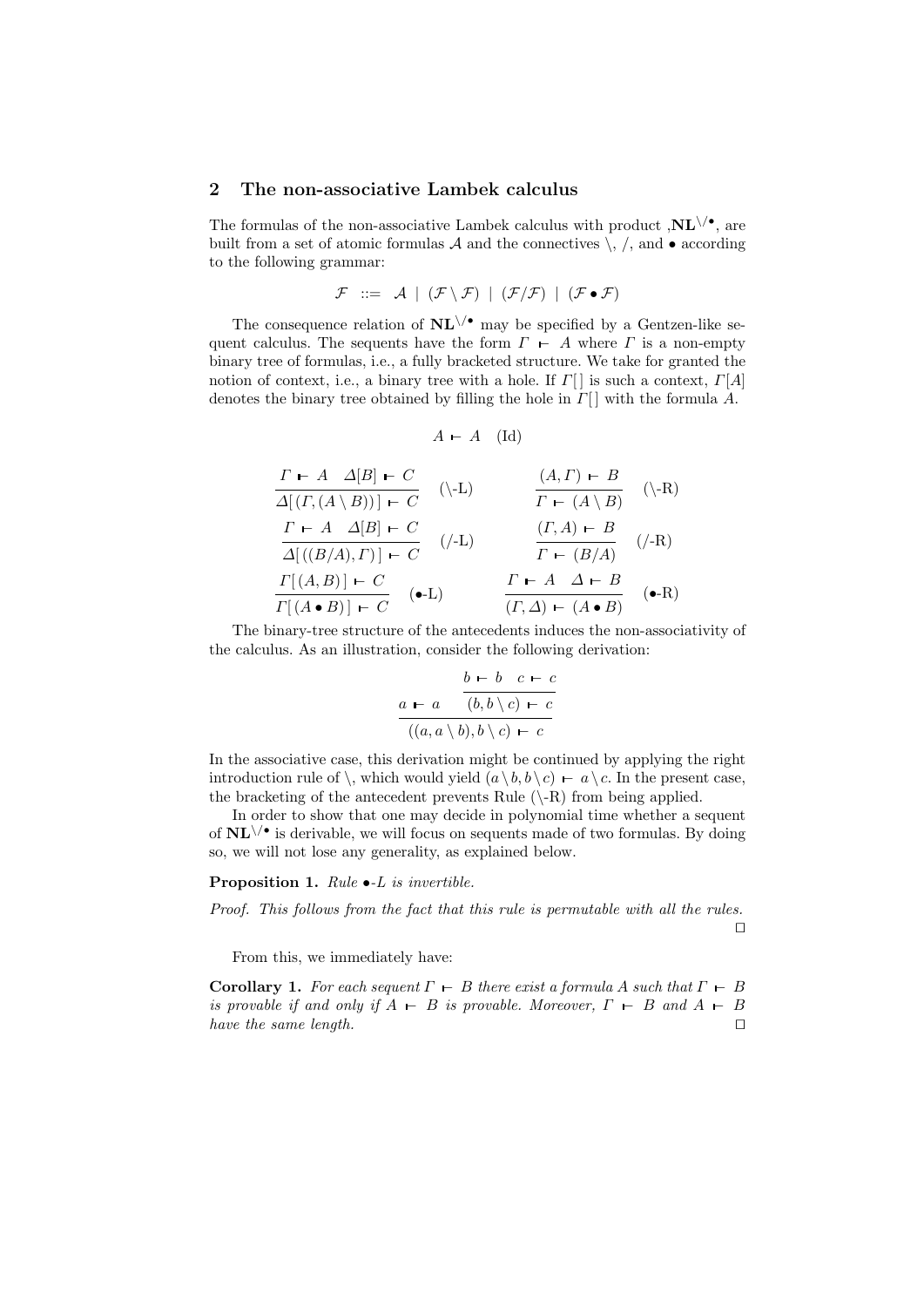Because of Corollary 1, we may reduce the decision problem of  $\text{NL}\setminus\text{`}$  to the particular case of sequents made of two formulas. Let us call any such provable sequent a tautology of  $\text{NL}\vee\text{?}$ . We end this section by giving a characterisation of these tautologies.

**Proposition 2.** The set of tautologies of  $\text{NL}\vee\text{•}$  is the least set of sequents closed under the following clauses:

 $(a)$  A – A; (b)  $(B \setminus C)$  –  $(A \setminus D)$  if  $A - B$  and  $C - D$ ; (c)  $(C/B)$  –  $(D/A)$  if  $A - B$  and  $C - D$ ; (d)  $(A \bullet C)$  –  $(B \bullet D)$  if  $A - B$  and  $C - D$ ; (e)  $B \vdash (A \setminus C)$  if and only if  $(A \bullet B) \vdash C$ ; (f)  $A \vdash (C/B)$  if and only if  $(A \bullet B) \vdash C$ .

Proof. Let S be the least set closed under the above conditions, and let T be the set of tautologies of  $\text{NL}\setminus\prime\text{.}$  We first note that Clauses a, b, c, d, e, and j correspond to admissible rules of  $\mathbf{NL}^{\setminus\prime\bullet}$ . Therefore,  $S \subset T$ .

Then, to prove that  $T \subset S$  consists in a routine induction on the length of the sequent proofs of  $\mathbf{NL} \setminus \bullet$ . . The contract of the contract of the contract of  $\Box$ 

## 3 The product-free case

Proof search in the non-associative Lambek calculus takes advantage of the structure of the sequents. However, the reconstruction of a proof from a sequent is not as simple as it might seem at first sight. Indeed the backward application of the inference rules is not completely deterministic, as shown by the following derivations, which correspond to two different proofs of the same sequent.

$$
\frac{b \vdash b \quad a \vdash a}{b, b \setminus a \vdash a}
$$
\n
$$
\frac{b \setminus a \vdash b \setminus a}{a \setminus (b \setminus a), b \setminus a \vdash a} \quad a \vdash a
$$
\n
$$
\frac{a/(b \setminus a) \vdash a/(b \setminus a)}{a/(b \setminus a), (a/(b \setminus a)) \setminus a \vdash a}
$$
\n
$$
\frac{b \vdash b \quad a \vdash a}{b, b \setminus a \vdash a}
$$
\n
$$
\frac{b \vdash a/(b \setminus a)}{b \vdash a/(b \setminus a)} \quad a \vdash a
$$
\n
$$
\frac{b \setminus (a/(b \setminus a)) \setminus a \vdash a}{a/(b \setminus a)) \setminus a \vdash a} \quad a \vdash a
$$
\n
$$
\frac{a/(b \setminus a), (a/(b \setminus a)) \setminus a \vdash a}{a/(b \setminus a), (a/(b \setminus a)) \setminus a \vdash a}
$$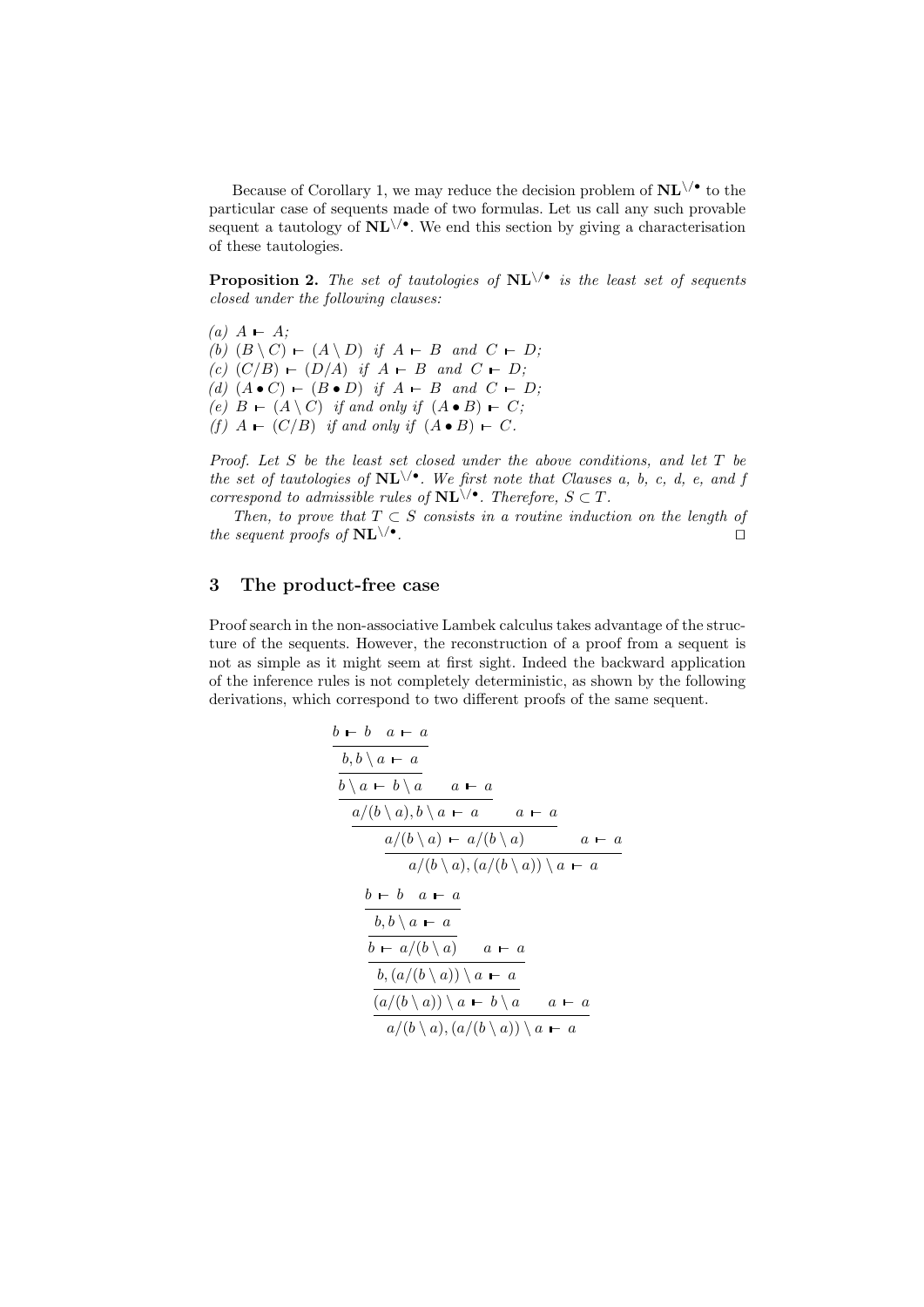Now it is easy to construct, from the above example, sequents with an exponential number of possible proofs. Consequently a brute force search based on the sequent calculus of Section 2 cannot be polynomial in time.

In the product free case, the polynomiality of the decision problem may be obtained as a consequence of the following key property: any derivation of a twoformula sequent may be transformed, by permuting the rules, into a derivation where each two-premise inference rule is immediately followed by a one-premise inference rule. Consequently, any derivation of a two-formula sequent may be transformed into a derivation whose sequents contain at most three formulas. This key property fails when the product is present. This is shown, for instance, by the following counterexample.

$$
\frac{a-a \quad b-b}{(a,b) - a \bullet b} \quad c \leftarrow c
$$

$$
\frac{((a,b),(a \bullet b) \setminus c) \leftarrow c}{(a,b) - c/((a \bullet b) \setminus c)}
$$

$$
\frac{a \leftarrow (c/((a \bullet b) \setminus c))/b}{(a \leftarrow c)/(a \bullet b) \setminus c)}
$$

In order to better understand the meaning of the key property, consider the two-premise rules of the sequent calculus of Section 2. Each of these rules introduces two connectives: an actual conjunctive connective, which is the active connective of the rule (i.e., a negative implication, or a positive product), and a possible disjunctive connective, which is introduced by the rule as a metaconnective (i.e., a comma). When deriving a two formula sequent, this metaconnective will be eventually turned into a positive implication or a negative product.

In the product-free case, the key property says that each comma may be turned into an actual connective as soon as it is introduced. Consequently, by merging the left and the right introduction rules, one obtains a complete system whose rules introduce two dual connectives at the same time:

 $A$  –  $A$ 

| $A - B \quad C - D$                          | $A - B \quad C - D$       |
|----------------------------------------------|---------------------------|
| $(B \setminus C)$ $\vdash$ $(A \setminus D)$ | $A - (D/(B \setminus C))$ |
| $A - B \quad C - D$                          | $A - B \quad C - D$       |
| $(C/B) - (D/A)$                              | $A - ((C/B) \setminus D)$ |

In the case of  $\text{NL}\setminus\prime\bullet$ , it is still possible to design such a system, where each rule introduces a pair of dual connectives. However, because of the failure of the key property, this system manipulates a notion of context. This is explained in the next section.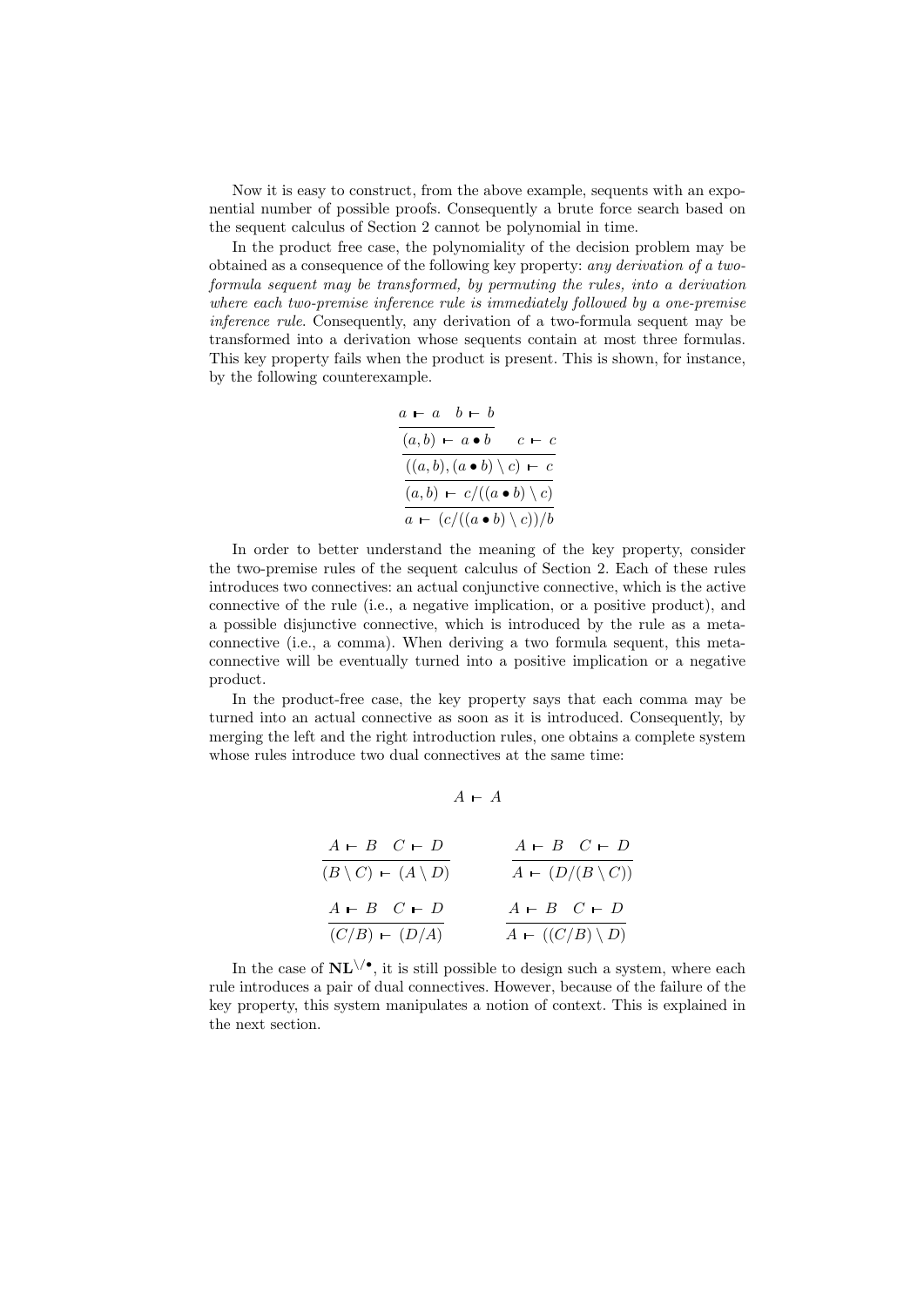# 4 A calculus with contexts

In this section, we define a context to be a formula with a hole (remark that this notion of context is different from the one of Section 2):

$$
\mathcal{C}[ \, ] \ ::= \ [ \, ] \ | \ (\mathcal{C}[ \, ] \setminus \mathcal{F}) \ | \ (\mathcal{F} \setminus \mathcal{C}[ \, ]) \ | \ (\mathcal{C}[ \, ] / \mathcal{F}) \ | \ (\mathcal{F}/\mathcal{C}[ \, ]) \ | \ (\mathcal{C}[ \, ] \bullet \mathcal{F}) \ | \ (\mathcal{F} \bullet \mathcal{C}[ \, ])
$$

We let  $\Gamma[, \Delta[, \ldots$  range over contexts, and we write  $\Gamma[A]$  to denote the formula obtained by filling the hole in  $\Gamma[\ ]$  with the formula A. We also say that a context  $\Gamma[\ ]$  is a correct positive (respectively, negative) context if and only if  $A \rightharpoonup \Gamma[B]$  (respectively,  $\Gamma[A] \rightharpoonup B$ ) is a tautology whenever  $A \rightharpoonup B$  is. This notion of correctness is the keystone of the following calculus, which includes inference rules that allow correct contexts to be derived.

#### Sequent rules

$$
A \vdash A \quad (\mathrm{Id})
$$

$$
\frac{A \vdash B \quad C \vdash D}{(B \setminus C) \vdash (A \setminus D)} \quad (\setminus) \qquad \frac{A \vdash B \quad C \vdash D}{(C/B) \vdash (D/A)} \quad (\mathsf{)}\n\frac{A \vdash B \quad C \vdash D}{(A \bullet C) \vdash (B \bullet D)} \quad (\bullet)
$$

$$
\frac{A \vdash B \quad \vdash_N \Gamma[}{\Gamma[A] \vdash B} \quad (\text{Cont}_N) \qquad \frac{A \vdash B \quad \vdash_P \Gamma[}{A \vdash \Gamma[B]} \quad (\text{Cont}_P)
$$

Negative context rules

$$
\vdash_N [\ ] \ ([]-N)
$$

$$
\frac{A \vdash B \vdash_N \Gamma[|\quad \vdash_N \Delta[}{\vdash_N (A \bullet \Gamma[(B \setminus \Delta[])])} (\bullet \setminus N) \qquad \frac{A \vdash B \vdash_N \Gamma[|\quad \vdash_N \Delta[}{\vdash_N (\Gamma[(\Delta[]/B)] \bullet A)} (\bullet / N)
$$

Positive context rules

$$
\vdash_P [] \ ([]-P)
$$

$$
\frac{A \vdash B \vdash_{P} \Gamma[|\quad \vdash_{P} \Delta[|\quad} \land \bullet \neg P) \qquad \frac{A \vdash B \vdash_{P} \Gamma[|\quad \vdash_{P} \Delta[|\quad} \land \bullet \neg P) \qquad \frac{A \vdash B \vdash_{P} \Gamma[|\quad \vdash_{P} \Delta[|\quad} \land \bullet \neg P)}{\vdash_{P} (\Gamma[(\Delta[|\bullet B)]/A)} \quad (\bullet \neg P)}
$$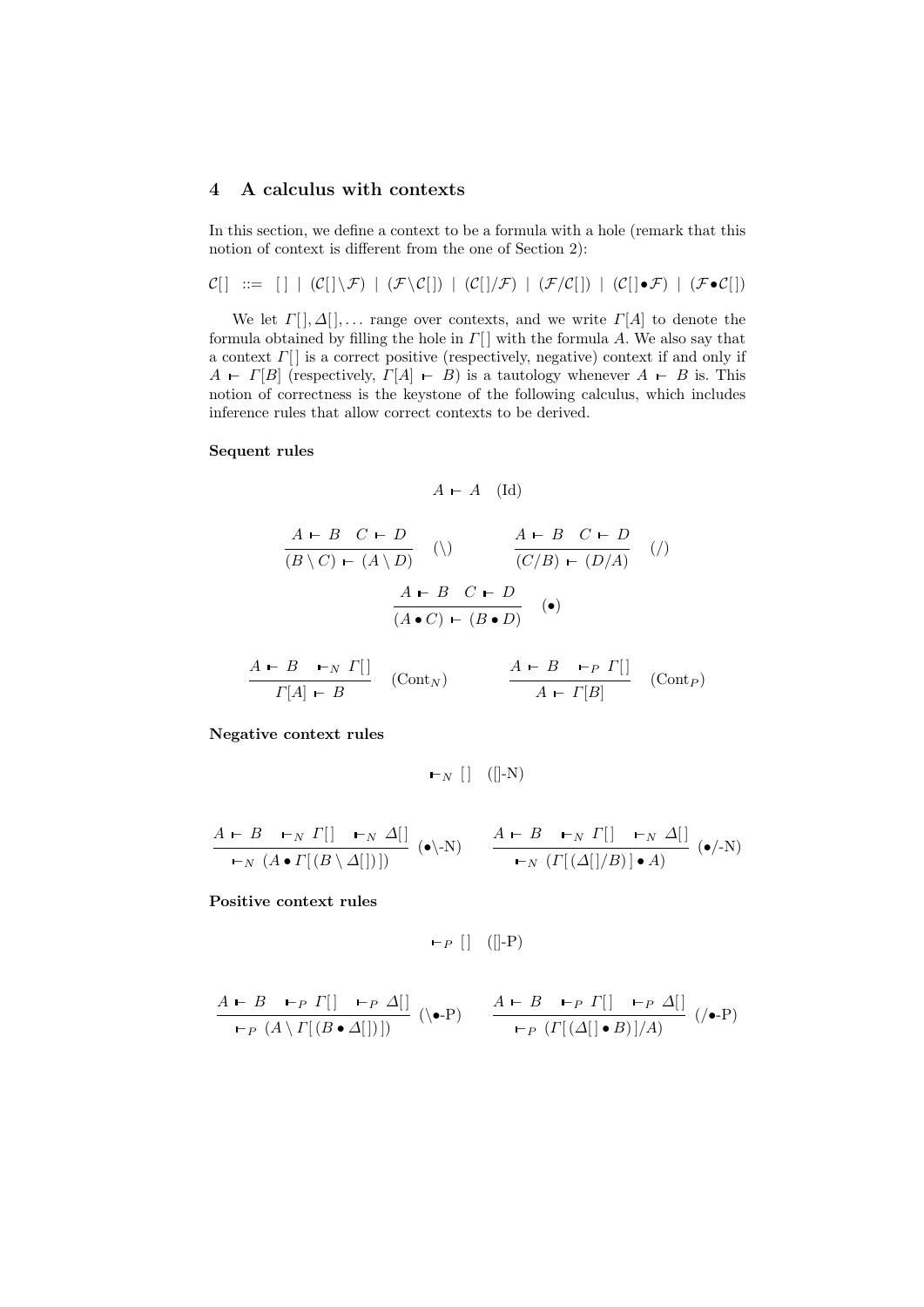$$
\frac{B \vdash A \quad \vdash_N \Gamma[|\quad \vdash_P \Delta[]}{\vdash_P (A/\Gamma[(\Delta[|\setminus B)]]} \ (\text{\\ \textbackslash P}) \qquad \frac{B \vdash A \quad \vdash_N \Gamma[|\quad \vdash_P \Delta[]}{\vdash_P (\Gamma[(B/\Delta[])]\setminus A)} \ (\text{\\ \textbackslash P})
$$

We now prove that the above system, which we call SC, is a sound and complete axiomatisation of  $\text{NL}\setminus\mathcal{P}$ .

**Proposition 3.** (Soundness) Let  $A \rightharpoonup B$  be a sequent derivable according to system SC. Then  $A \vdash B$  is a tautology of  $\text{NL}\setminus\mathcal{P}$ .

Proof. The proof is carried out by induction on the SC-derivation of  $A \vdash B$ . The cases of Axiom Id, Rules  $\backslash$ ,  $\land$ , and  $\bullet$  are straightforward because they correspond, respectively, to Conditions a, b c and d of Proposition 2. Rules  $Cont_N$ and  $Cont_P$  correspond to the definition of correctness for the contexts. Consequently, it remains to prove that the negative and positive context rules allow only correct contexts to be derived. We handle the case of the negative contexts and leave the other case, which is similar, to the reader.

Let  $C$   $\vdash$  D be a tautology of  $\text{NL}^{\setminus\text{•}}$  and let  $\Theta[$  be a context such that  $\vdash_N \Theta[$ is derivable. We must prove that  $\Theta[C] \vdash D$  is a tautology.

The case where  $\Theta$  is obtained by axiom  $\left\Vert -N\right\Vert$  is obvious.

If  $\Theta$  is obtained by Rule  $\bullet \backslash N$  then  $\Theta = (A \bullet \Gamma[(B \setminus \Delta[\cdot]))$  where, by induction hypothesis,  $A \vdash B$  is a tautology and  $\Gamma[, \Delta[]$  are correct negative contexts. Then  $\Delta[C]$  – D is a tautology, and so is  $(B \setminus \Delta[C])$  –  $(A \setminus D)$ . Hence  $\Gamma[(B \setminus$  $\Delta[C])$  –  $(A \setminus D)$  is also a tautology and, by Condition e of Proposition 2, so is  $(A \bullet \Gamma[(B \setminus \Delta[C])) \vdash D.$ 

The case where  $\Theta$  is obtained by Rule  $\bullet$ /-N is similar.

In order to prove the completeness, we first establish two lemmas.

**Lemma 1.** If  $\vdash_N \Gamma[$  and  $\vdash_N \Delta[$  are both derivable, so is  $\vdash_N \Gamma[\Delta[$  |.

Proof. A straightforward induction on the derivation of  $\vdash_N \Gamma[$ .

**Lemma 2.** If  $\vdash_{P} \Gamma[$  and  $\vdash_{P} \Delta[$  are both derivable, so is  $\vdash_{P} \Gamma[\Delta[$  |.

Proof. A straightforward induction on the derivation of  $\vdash_{P} \Gamma$ [].

We say that an SC-derivation is normal if the three following conditions hold:

- (a) it is not the case that the right premise of any occurrence of Rule Cont<sub>N</sub> (respectively, Rule Cont<sub>P</sub>) is obtained by the Axiom  $\left\vert \right\vert$ -N (respectively, Axiom  $\left[\right]-P\right);$
- (b) it is not the case that the left premise of any occurrence of Rule Cont<sub>N</sub> (respectively, Rule Cont $_P$ ) is obtained as the conclusion of another occurrence of Rule Cont<sub>N</sub> (respectively, Rule Cont<sub>P</sub>);
- (c) Axiom Id is restricted to atomic formulas.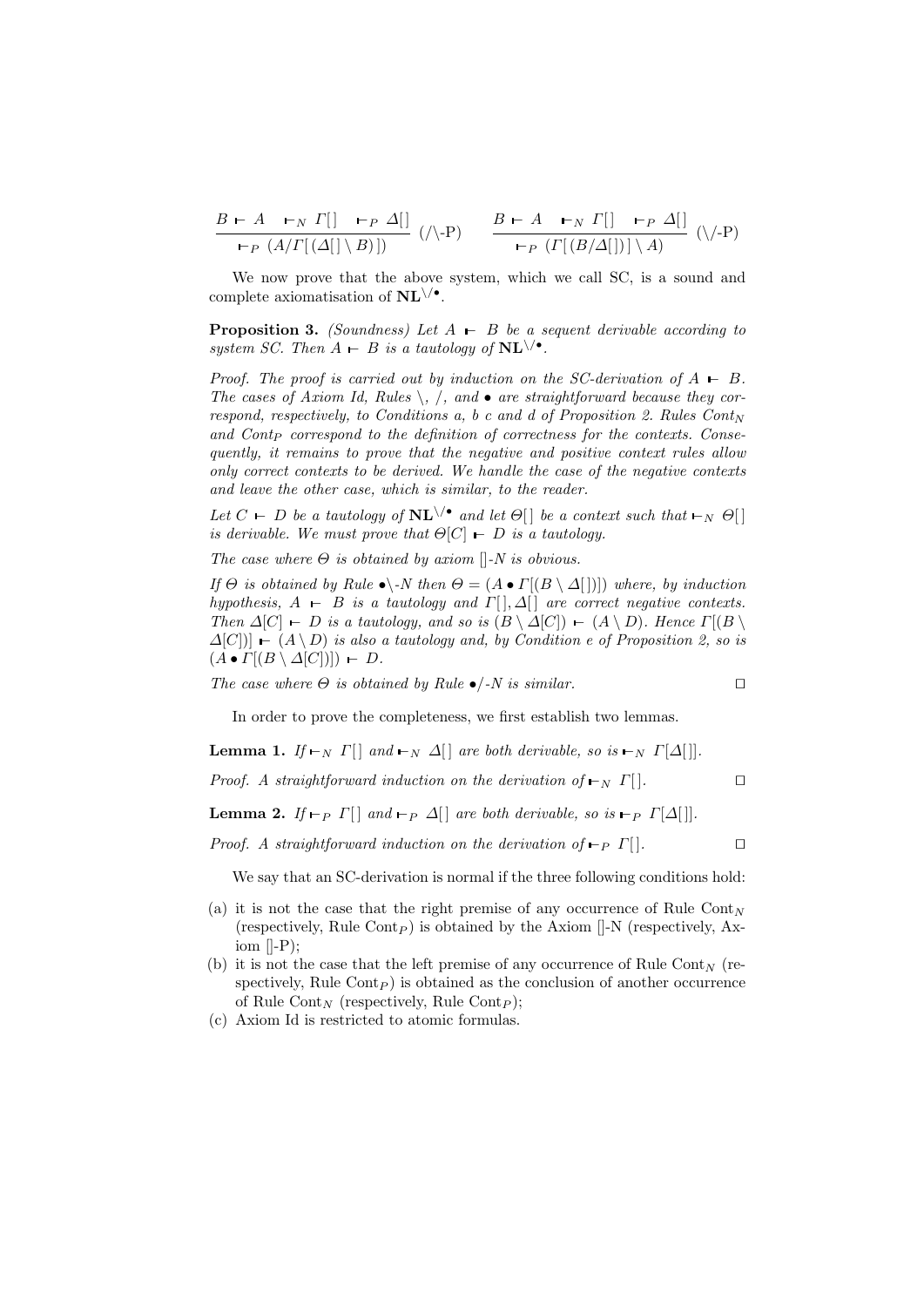Lemma 3. Any SC-derivation may be turned into a normal derivation.

Proof. The occurrences of Rule Cont $_N$  or Contp that do not satisfy Condition a are clearly useless. On the other hand, the occurrences of Rule Cont<sub>N</sub> and Cont<sub>P</sub> that do not satisfy Condition b may be eliminated by Lemmas 1 and 2. Finally, *Rules*  $\backslash$ ,  $\backslash$ , and  $\bullet$  allow any tautology of the form  $A$  ⊢  $A$  to be derived from  $axioms on atomic formulas.$ 

**Proposition 4.** (Completeness) Let  $A \t B$  be a tautology of  $NL \$ <sup> $\bullet$ </sup>. Then  $A \rightharpoonup B$  is derivable according to system SC.

Proof. We prove that the set of SC-derivable sequents is closed under the conditions of Proposition 2. This is clearly the case for Conditions a, b, c, d since they respectively correspond to Axiom Id and Rules  $\backslash$ ,  $\land$ , and  $\bullet$ . Therefore, it remains to prove that the set of SC-derivable sequents is closed under Conditions e and f. This amounts to proving that the following rules are admissible:

$$
\frac{(A \bullet B) \leftarrow C}{B \leftarrow (A \setminus C)} (e1) \quad \frac{B \leftarrow (A \setminus C)}{(A \bullet B) \leftarrow C} (e2) \quad \frac{(A \bullet B) \leftarrow C}{A \leftarrow (C/B)} (f1) \quad \frac{A \leftarrow (C/B)}{(A \bullet B) \leftarrow C} (f2)
$$

We show that each of these rules is admissible by performing a case analysis of the normal SC-derivations.

A. Admissibility of Rule e1.

A.1. The last rule of the SC-derivation is Rule •:

$$
\frac{A \vdash B \quad C \vdash D}{(A \bullet C) \vdash (B \bullet D)} \begin{pmatrix} \bullet \\ \bullet \end{pmatrix}
$$

$$
\frac{C \vdash (A \setminus (B \bullet D))}{C \vdash (A \setminus (B \bullet D))} \begin{pmatrix} eI \end{pmatrix}
$$

The derivation may be transformed as follows:

$$
\frac{A \vdash B \vdash_{P} [] \vdash_{P} []}{C \vdash (A \setminus (B \bullet []))} (\lozenge P)
$$
  

$$
C \vdash (A \setminus (B \bullet D))
$$

A.2. The last rule of the SC-derivation is Rule Cont $_N$ . We distinguish between two subcases.

A.2.1. The right premise of Rule Cont<sub>N</sub> is obtained by application of Rule  $\bullet \$ 

$$
\frac{A \vdash B \vdash_N \Gamma[|\quad \vdash_N \Delta[|\quad \text{(a)} \Delta[])}{\text{b}_N (A \bullet \Gamma[(B \setminus \Delta[])])} \cdot (\text{b}_N)}{\frac{(A \bullet \Gamma[(B \setminus \Delta[C])]) \vdash D}{\Gamma[(B \setminus \Delta[C])] \vdash (A \setminus D)} \cdot (\text{Cont}_N)}
$$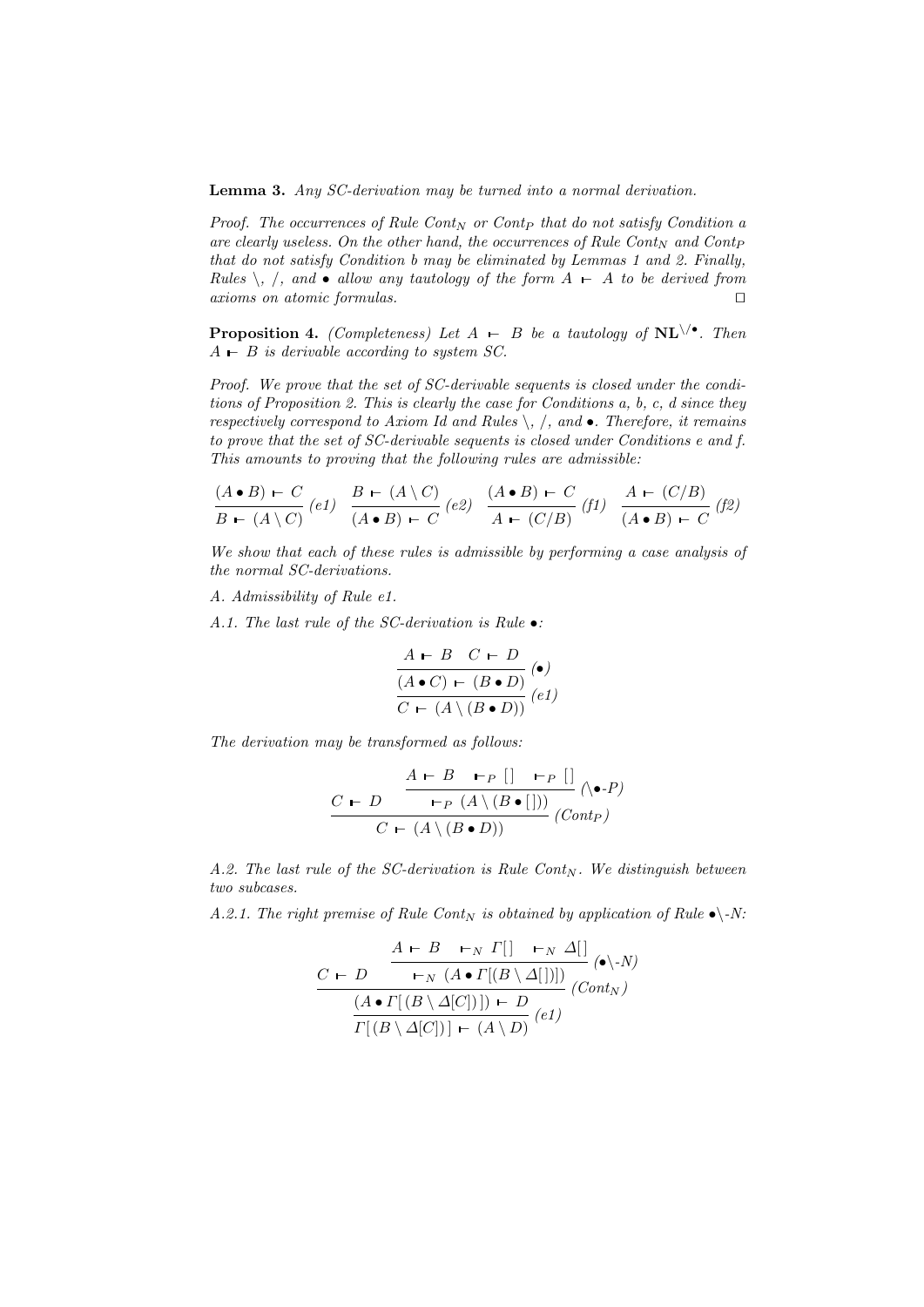The derivation may be transformed as follows:

$$
\frac{A \vdash B \quad \frac{C \vdash D \quad \vdash_N \Delta[]}{\Delta[C] \vdash D} \, (Cont_N) \,}{\frac{(B \setminus \Delta[C]) \vdash (A \setminus D)}{\Gamma[(B \setminus \Delta[C])] \vdash (A \setminus D)} \, \vdash_N \, \Gamma[]}{\Gamma[(B \setminus \Delta[C])] \vdash (A \setminus D)} \, (Cont_N)
$$

A.2.2. The right premise of Rule Cont<sub>N</sub> is obtained by application of Rule  $\bullet$ /-N:

$$
\frac{A \vdash B \vdash_N \Gamma[|\vdash_N \Delta[|\cdot,N]{\cdot N}{\cdot N \cdot (N \cdot (|\Delta[|/B) \cdot A)} \cdot (\bullet/\cdot N)}{\frac{(\Gamma[(\Delta[C]/B) \cdot A) \vdash D}{A \vdash (\Gamma[(\Delta[C]/B)] \setminus D)} e1}
$$

The derivation may be transformed as follows:

$$
\frac{C \leftarrow D \quad \vdash_N \Delta[]
$$
\n
$$
\Delta[C] \leftarrow D \quad \downarrow_{N} \Gamma[] \quad \vdash_P []
$$
\n
$$
A \leftarrow B \quad \qquad \vdash_{P} (r[(\Delta[C]/[])] \setminus D) \quad (Cont_P)
$$
\n
$$
A \leftarrow (r[(\Delta[C]/B)] \setminus D) \quad (Cont_P)
$$

A.3. The last rule of the SC-derivation is Rule Cont $_P$ . Again, we distinguish between two subcases.

A.3.1. The left premise of Rule Cont<sub>P</sub> is obtained by applying Rule  $\bullet$ :

$$
\frac{A \vdash B \quad C \vdash D}{(A \bullet C) \vdash (B \bullet D)} \stackrel{\text{(a)}}{\bullet} \qquad \qquad \vdash_{P} \Gamma[\ ]} (Cont_{P})
$$
\n
$$
\frac{(A \bullet C) \vdash \Gamma[(B \bullet D)]}{C \vdash (A \setminus \Gamma[(B \bullet D)])} (et)
$$

The derivation may be transformed as follows:

$$
\frac{C \leftarrow D \quad \xrightarrow{\begin{array}{c} A \leftarrow B \quad \leftarrow P \quad \Gamma[\ ] & \leftarrow P \quad [\ ] \\ \leftarrow P \quad (A \setminus \Gamma[(B \bullet [\ ])] \ ) \end{array}} C \leftarrow (A \setminus \Gamma[(B \bullet D)] \right)}{(Cont_P)}
$$

A.3.2. The left premise of Rule Cont<sub>P</sub> is obtained by applying Rule Cont<sub>N</sub>:

$$
\frac{A \vdash B \vdash_N \Gamma[}{\Gamma[A] \vdash B} (Cont_N) \vdash_P \Delta[}
$$
  

$$
\Gamma[A] \vdash \Delta[B]
$$
 (Cont\_P)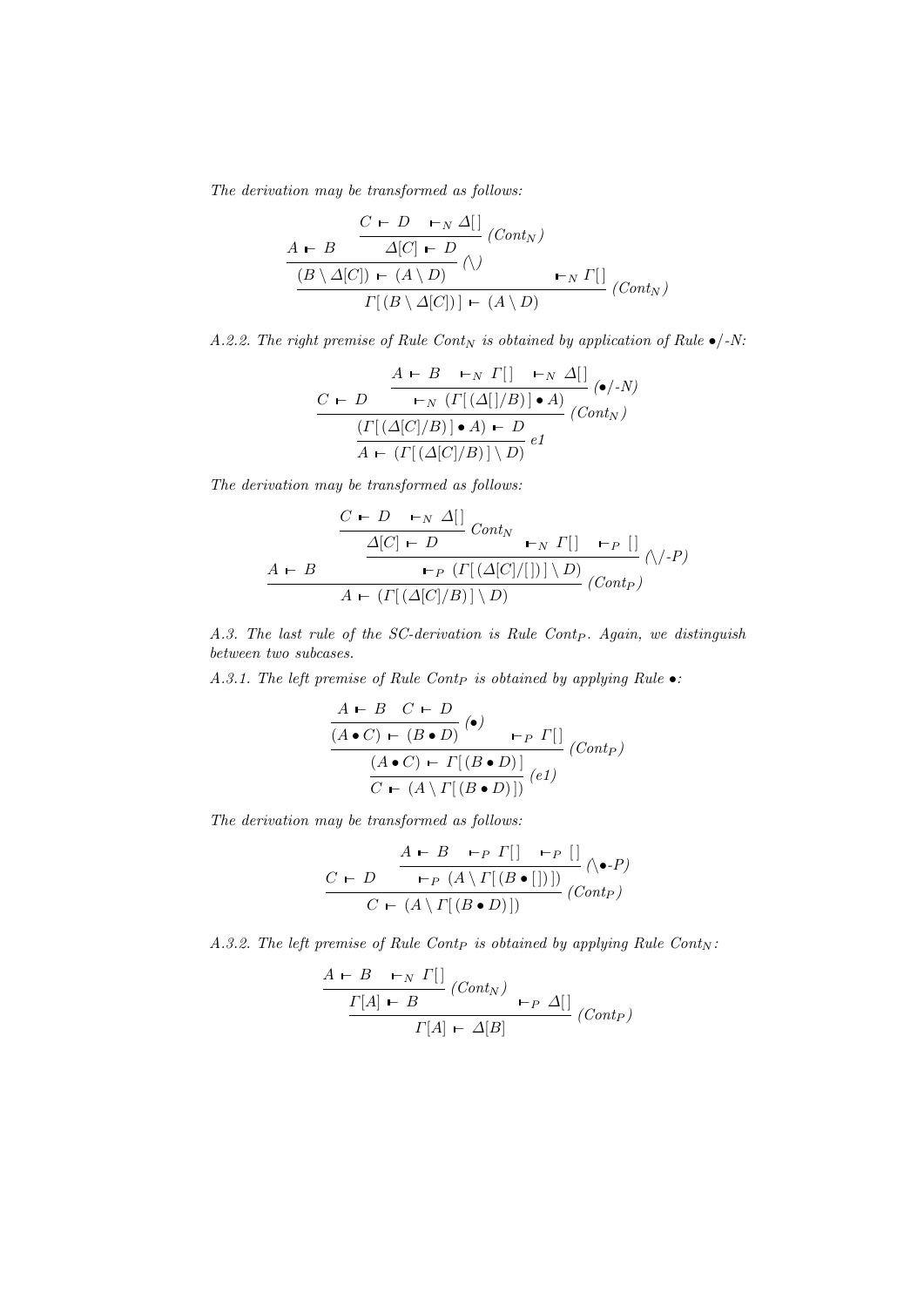This case may be reduced to case A.2 by permuting the two rules as follows:

$$
\frac{A \vdash B \quad \vdash_P \Delta[]}{A \vdash \Delta[B]} \quad (Cont_P) \quad \vdash_N \Gamma[]
$$
\n
$$
\frac{A \vdash \Delta[B]}{I[A] \vdash \Delta[B]} \quad (Cont_N)
$$

B. Admissibility of Rule e2.

B.1. The last rule of the SC-derivation is Rule  $\langle$ :

$$
\frac{A \vdash B \quad C \vdash D}{(B \setminus C) \vdash (A \setminus D)} \begin{pmatrix} \bigwedge \\ D \end{pmatrix}
$$

$$
(A \bullet (B \setminus C)) \vdash D
$$
 (e2)

The derivation may be transformed as follows:

$$
\frac{A \vdash B \vdash_N [\ ] \vdash_N [ ] }{(A \bullet (B \setminus C)) \vdash D} (\bullet \setminus N)
$$
  

$$
(Cont_N)
$$

B.2. The last rule of the SC-derivation is Rule Cont $_N$ . We distinguish between two subcases.

B.2.1. The left premise of Rule Cont<sub>N</sub> is obtained by applying Rule  $\setminus$ :

$$
\frac{A \vdash B \quad C \vdash D}{(B \setminus C) \vdash (A \setminus D)} \land \qquad \qquad \vdash_N \Gamma[
$$
\n
$$
\frac{\Gamma[(B \setminus C)] \vdash (A \setminus D)}{(A \bullet \Gamma[(B \setminus C)]) \vdash D} (cont_N)
$$

The derivation may be transformed as follows:

$$
\frac{C \vdash D \quad \xrightarrow{\quad} \quad \Gamma[\quad \vdash_N \quad [] \quad (\bullet \setminus N)}{\quad \qquad [\neg N \quad (A \bullet \Gamma[(B \setminus [])])} \quad (\bullet \setminus N)
$$
\n
$$
(A \bullet \Gamma[(B \setminus C)]) \vdash D \quad (Cont_N)
$$

B.2.2. The left premise of Rule Cont<sub>N</sub> is obtained by applying Rule Cont<sub>P</sub>:

$$
\frac{A \vdash B \quad \vdash_P \Gamma[]}{A \vdash \Gamma[B]} \quad (Cont_P) \quad \vdash_N \Delta[}
$$
\n
$$
\Delta[A] \vdash \Gamma[B] \quad (Cont_N)
$$

This case is reduced to case B.3 by permuting the two rules:

$$
\frac{A \vdash B \vdash_N \Delta[]}{\Delta[A] \vdash B} (Cont_N) \vdash_P \Gamma[]
$$
  
 
$$
\Delta[A] \vdash \Gamma[B] \qquad (Cont_P)
$$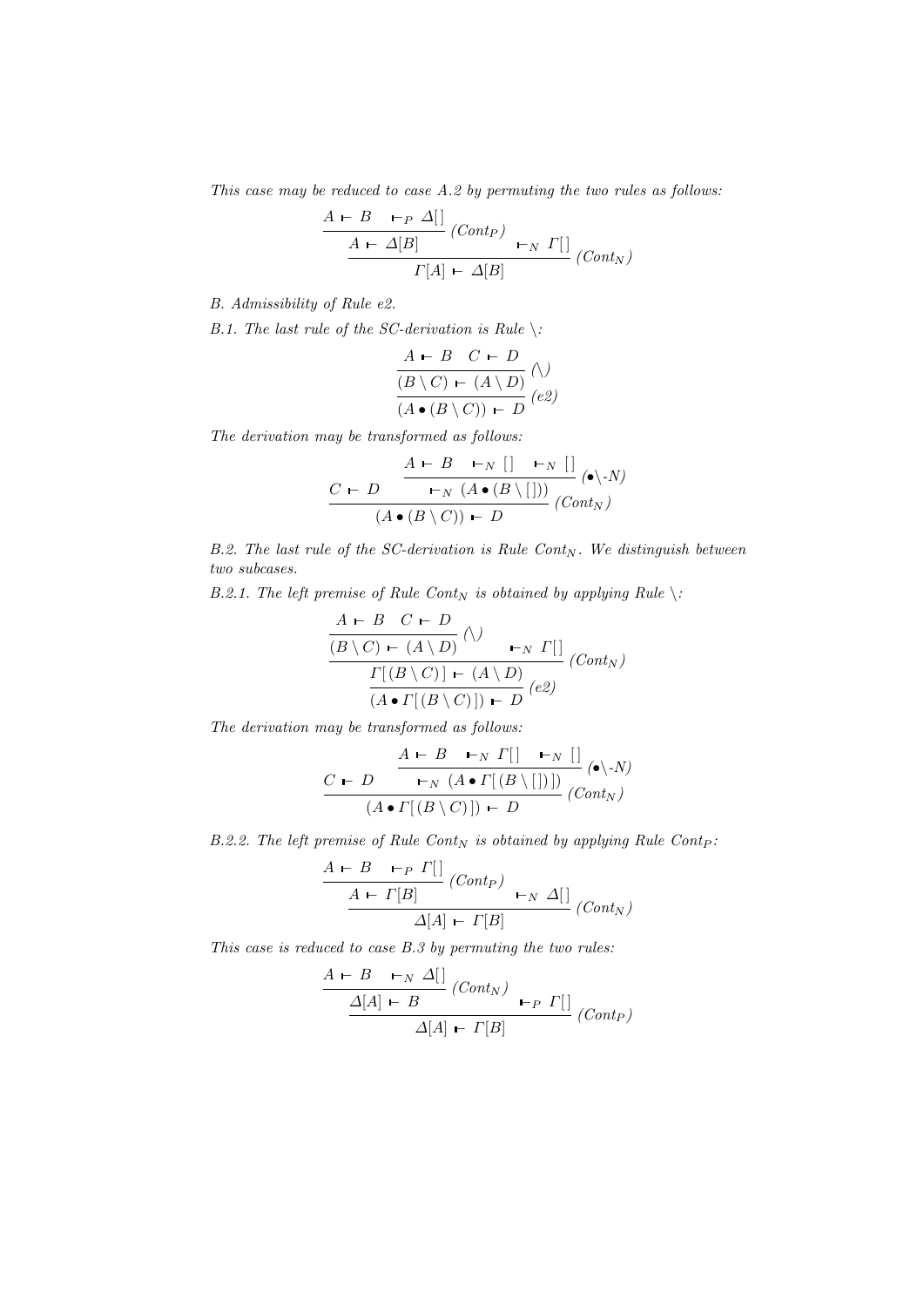$B.3.$  The last rule of the SC-derivation is Rule Cont $_P$ . There are two subcases. B.3.1. The right premise of Rule Contp is obtained by application of Rule  $\blacklozenge$ -P:

$$
\frac{A \vdash B \vdash_{P} \Gamma[|\quad \vdash_{P} \Delta[|\quad \land \bullet \cdot P)}{\vdash_{P} (A \setminus \Gamma[(B \bullet \Delta[])])} (\bullet \cdot P)}{\frac{C \vdash (A \setminus \Gamma[(B \bullet \Delta[])])}{(A \bullet C) \vdash \Gamma[(B \bullet \Delta[])]} (e2)}
$$

The derivation may be transformed as follows:

$$
\frac{A \vdash B \quad C \vdash D \quad \vdash_{P} \Delta[]}{(A \bullet C) \vdash (B \bullet \Delta[D])} \begin{pmatrix} Cont_P \\ \hline (A \bullet C) \vdash (B \bullet \Delta[D]) & \vdash_{P} \Gamma[] \\ (A \bullet C) \vdash \Gamma[(B \bullet \Delta[D])] \end{pmatrix} (Cont_P)
$$

B.3.1. The right premise of Rule Contp is obtained by application of Rule  $\setminus$ -P:

$$
\frac{A \vdash B \vdash_N \Gamma[|\quad \vdash_P \Delta[|\quad \land \neg P]}{\neg P \ (T[(A/\Delta[|)] \setminus B)} \ (\land \neg P)}{\frac{C \vdash (\Gamma[(A/\Delta[D])] \setminus B)}{\Gamma[(A/\Delta[D])] \bullet C) \vdash B}} \ (Cont_P)
$$

The derivation may be transformed as follows:

$$
\frac{C \leftarrow D \quad \leftarrow P \quad \Delta[\ ]}{C \leftarrow \Delta[D]} \quad (Cont_P)
$$
\n
$$
\frac{A \leftarrow B \qquad \qquad \leftarrow N \quad (\Gamma[\ ([]/\Delta[D])] \bullet C) \qquad \qquad (\bullet/\text{-}N)
$$
\n
$$
(\Gamma[(A/\Delta[D])] \bullet C) \leftarrow B \qquad (Cont_N)
$$

C. Admissibility of Rule f1. This part of the proof is symmetric to Part A. D. Admissibility of Rule  $f2$ . This part of the proof is symmetric to Part B.  $\Box$ 

# 5 Polynomiality

Let A be a formula and  $\Gamma[\ ]$  be a context. We say that  $\Gamma[\ ]$  is a subcontext of A if and only if there exists a context  $\Delta[]$  and a formula B such that  $A = \Delta[T[B]]$ . Remark that if  $A$  is a formula of length  $n$  then the number of subformulas of  $A$ is bounded by n, and the number of subcontexts of A is bounded by  $n^2$ .

We immediately obtain the following property.

Lemma 4. The SC-derivations satisfy the subformula/subcontext property, i.e., all the formulas and contexts occurring in an SC-derivation are subformulas and subcontexts of the conclusion of this SC-derivation.